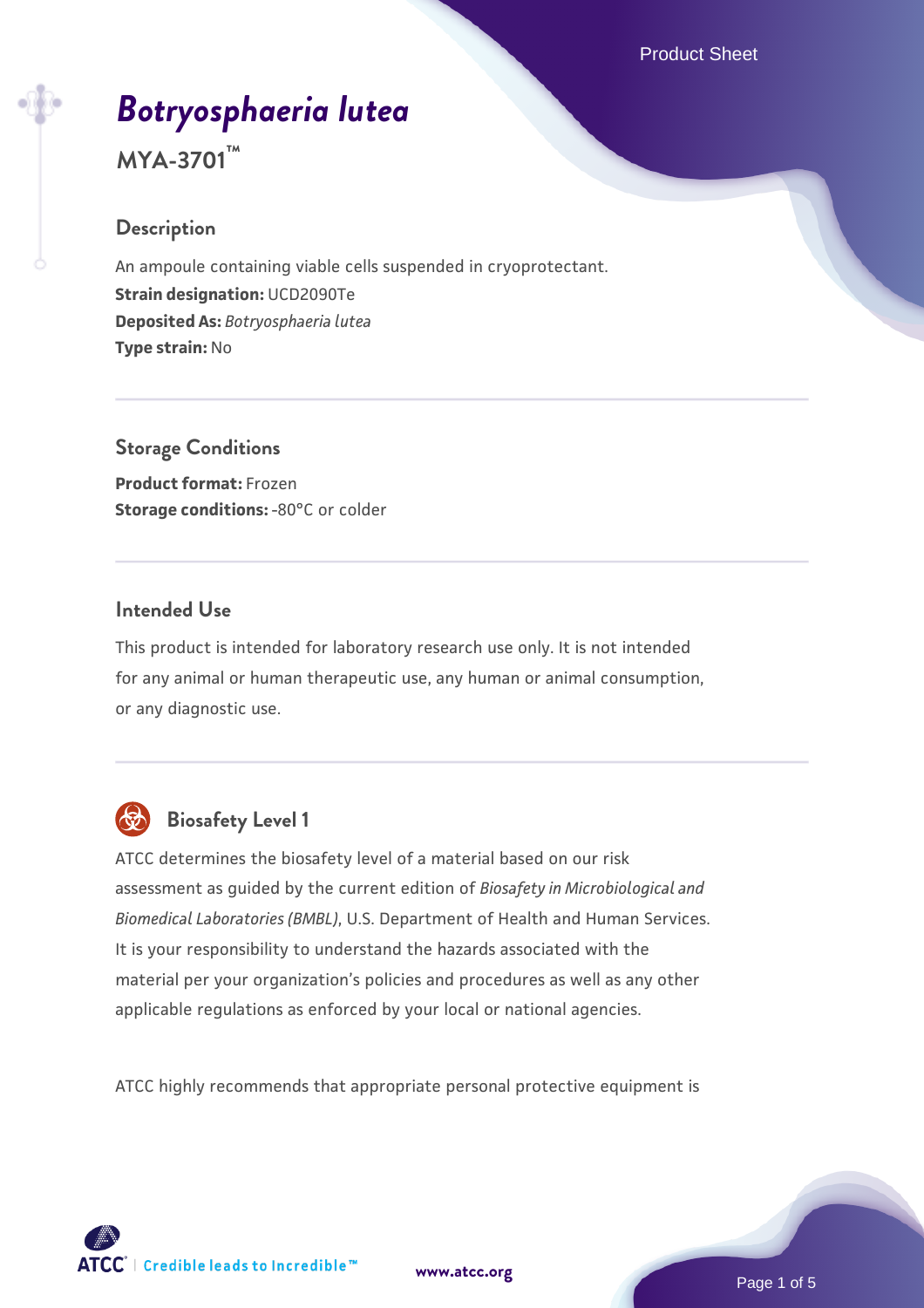always used when handling vials. For cultures that require storage in liquid nitrogen, it is important to note that some vials may leak when submersed in liquid nitrogen and will slowly fill with liquid nitrogen. Upon thawing, the conversion of the liquid nitrogen back to its gas phase may result in the vial exploding or blowing off its cap with dangerous force creating flying debris. Unless necessary, ATCC recommends that these cultures be stored in the vapor phase of liquid nitrogen rather than submersed in liquid nitrogen.

# **Certificate of Analysis**

For batch-specific test results, refer to the applicable certificate of analysis that can be found at www.atcc.org.

# **Growth Conditions Medium:**  [ATCC Medium 334: Oatmeal agar](https://www.atcc.org/-/media/product-assets/documents/microbial-media-formulations/3/3/4/atcc-medium-334.pdf?rev=e382a75a48794764902dd7457c97fc29) **Temperature:** 25°C

## **Handling Procedures**

**Frozen ampoules** packed in dry ice should either be thawed immediately or stored in liquid nitrogen. If liquid nitrogen storage facilities are not available, frozen ampoules may be stored at or below -70°C for approximately one week. **Do not under any circumstance store frozen ampoules at refrigerator freezer temperatures (generally -20°C)**. Storage of frozen material at this temperature will result in the death of the culture.

1. To thaw a frozen ampoule, place in a **25°C to 30°C** water bath, until just

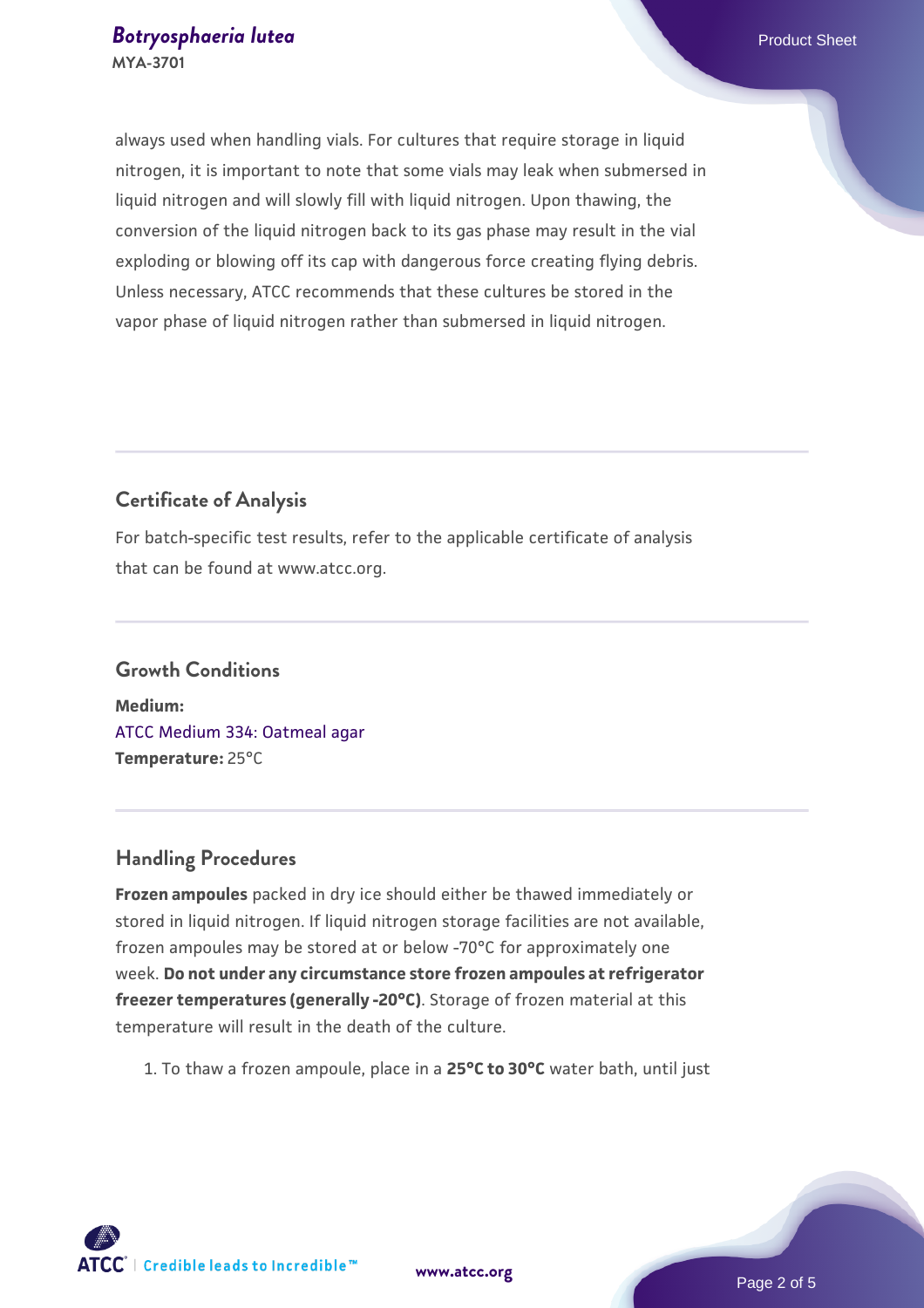thawed **(approximately 5 minutes)**. Immerse the ampoule just sufficient to cover the frozen material. Do not agitate the ampoule.

- 2. Immediately after thawing, wipe down ampoule with 70% ethanol and aseptically transfer at least 50 µL (or 2-3 agar cubes) of the content onto a plate or broth with medium recommended.
- 3. Incubate the inoculum/strain at the temperature and conditions recommended.
- 4. Inspect for growth of the inoculum/strain regularly for up to 4 weeks. The time necessary for significant growth will vary from strain to strain.

#### **Material Citation**

If use of this material results in a scientific publication, please cite the material in the following manner: *Botryosphaeria lutea* (ATCC MYA-3701)

#### **References**

References and other information relating to this material are available at www.atcc.org.

#### **Warranty**

The product is provided 'AS IS' and the viability of ATCC® products is warranted for 30 days from the date of shipment, provided that the customer has stored and handled the product according to the information included on the product information sheet, website, and Certificate of Analysis. For living cultures, ATCC lists the media formulation and reagents that have been found to be effective for the product. While other unspecified media and reagents may also produce satisfactory results, a change in the ATCC and/or depositor-recommended protocols may affect the recovery, growth, and/or function of the product. If an alternative medium formulation or reagent is used, the ATCC warranty for viability is no longer

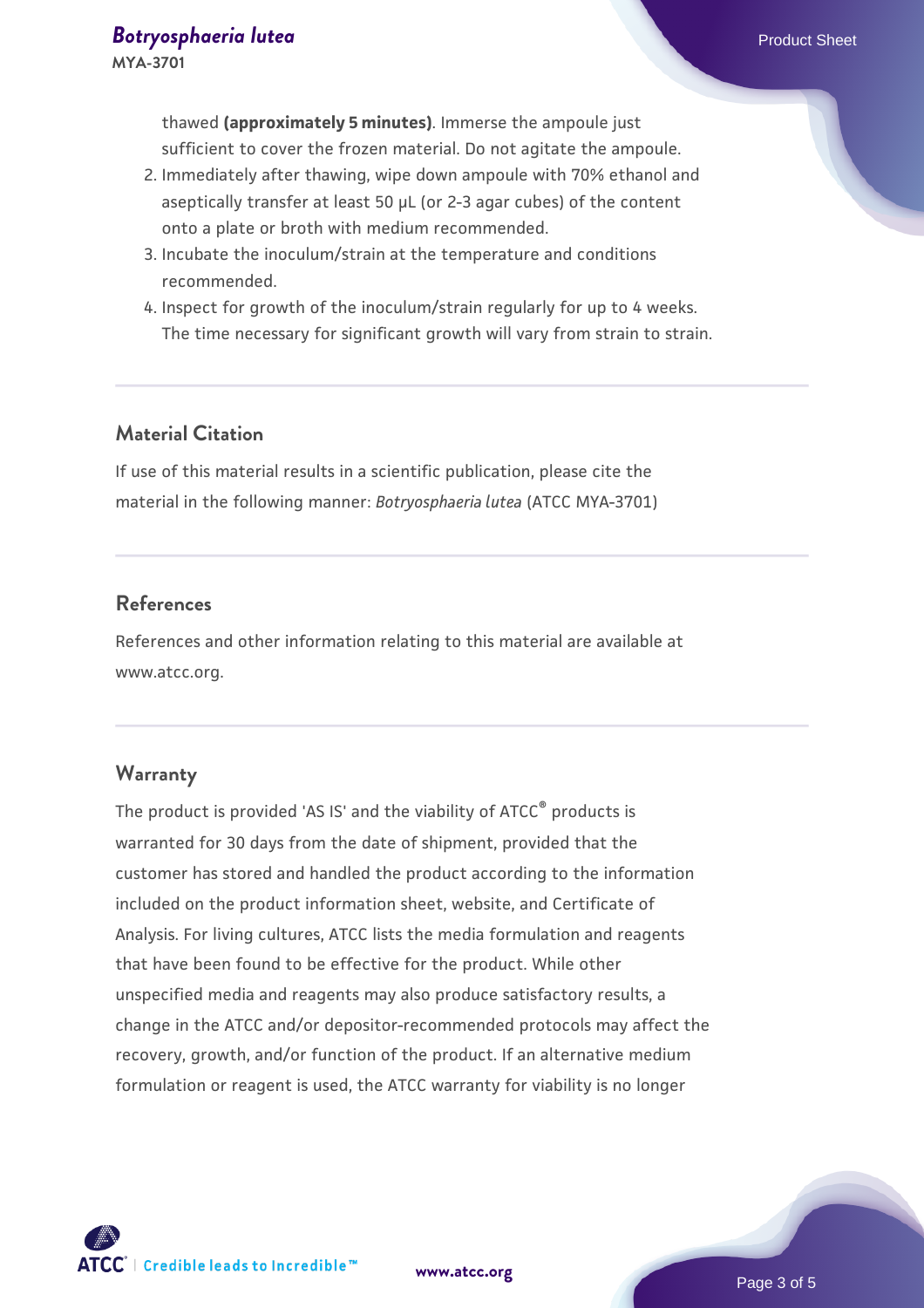#### **[Botryosphaeria lutea](https://www.atcc.org/products/mya-3701)** Product Sheet **MYA-3701**

valid. Except as expressly set forth herein, no other warranties of any kind are provided, express or implied, including, but not limited to, any implied warranties of merchantability, fitness for a particular purpose, manufacture according to cGMP standards, typicality, safety, accuracy, and/or noninfringement.

#### **Disclaimers**

This product is intended for laboratory research use only. It is not intended for any animal or human therapeutic use, any human or animal consumption, or any diagnostic use. Any proposed commercial use is prohibited without a license from ATCC.

While ATCC uses reasonable efforts to include accurate and up-to-date information on this product sheet, ATCC makes no warranties or representations as to its accuracy. Citations from scientific literature and patents are provided for informational purposes only. ATCC does not warrant that such information has been confirmed to be accurate or complete and the customer bears the sole responsibility of confirming the accuracy and completeness of any such information.

This product is sent on the condition that the customer is responsible for and assumes all risk and responsibility in connection with the receipt, handling, storage, disposal, and use of the ATCC product including without limitation taking all appropriate safety and handling precautions to minimize health or environmental risk. As a condition of receiving the material, the customer agrees that any activity undertaken with the ATCC product and any progeny or modifications will be conducted in compliance with all applicable laws, regulations, and guidelines. This product is provided 'AS IS' with no representations or warranties whatsoever except as expressly set forth herein and in no event shall ATCC, its parents, subsidiaries, directors, officers, agents, employees, assigns, successors, and affiliates be liable for indirect, special, incidental, or consequential damages of any kind in connection with or arising out of the customer's use of the product. While reasonable effort is made to ensure authenticity and reliability of materials on deposit, ATCC is not liable for damages arising from the misidentification or



**[www.atcc.org](http://www.atcc.org)**

Page 4 of 5